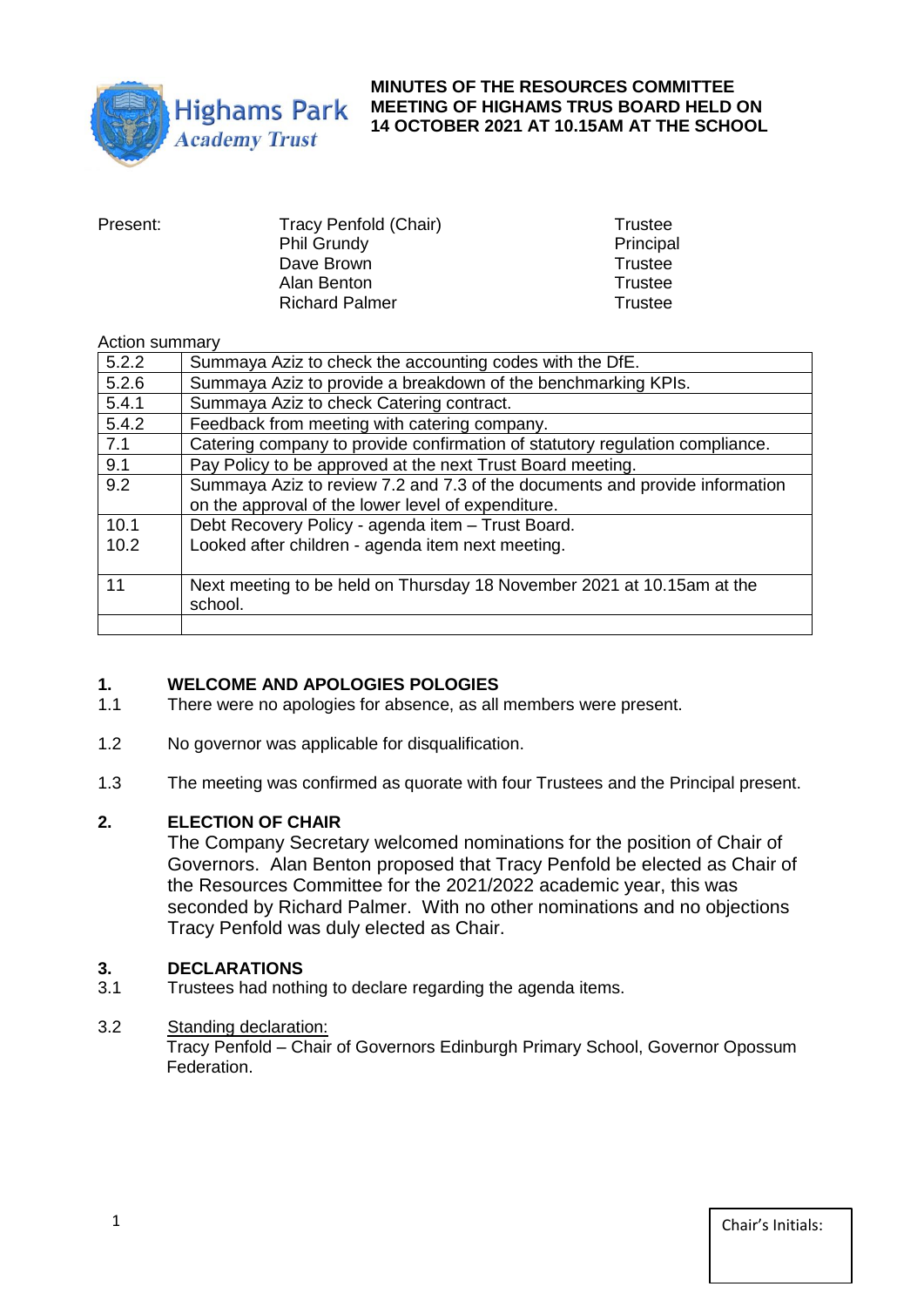# **4. MINUTES**

4.1 Trustees received the minutes of the meeting held on 1 July 2021 and agreed these to be an accurate record of the meeting. Tracy Penfold signed copy of the minutes and these were retained by the school.

## **4.2 Matters arising:**

| 5.1.1 | Some of the CIF bid funded work took place in the summer holiday. |
|-------|-------------------------------------------------------------------|
|       | More information was noted later in the meeting.                  |

## **5. FINANCE**

#### 5.1 Business Continuity Plan

- 5.1.1 It was highlighted that there was a policy in existence and that it needed review. Summaya Aziz had gone through and highlighted points with the Principal to make sure the processes for each section were clear . The internal auditor had stated that the school had not fulfilled that part of detail.
- 5.1.2 The fire evacuation process was looked at; a conversation will be held with Handsworth Primary about the offsite place of safety. Highams Park was the offsite place of safety for Handsworth, who use the sports hall. However, if Highams Park was in danger, they would use part of Handsworth's playground.
- 5.1.3 Trustees have had sight of the Business Continuity Plan and were aware that it should be reviewed at the start of the academic year.
- **Q: When will the document be completed for this academic year? Will Trustees need to see it again during the summer?**
- A: There were still some points to be finalised at the next meeting. There was no guidance on what should be included, though it was likely that remote working would be included.
- 5.1.4 Trustees supported remote working. The current Business Continuity Plan would be populated and circulated to Trustees ready for the next meeting. In answer to a question how remote working was managed, it was noted that many documents were saved on the cloud, so staff were able to access documents as if they were on site.

#### **ACTION: Summaya Aziz to finalise BCP ready for next resources meeting**

#### 5.2 Benchmarking

5.2.1 There was a need to understand where data going into various portals came from and make sure that it was accurate.

# **Q: Where did the figures come from?**

- A: The auditors prepared the accounts return summary and populated the information loaded onto the portals. The school is going to challenge where the information is from, as the public information is not thought to be accurate.
- 5.2.2 The Principal informed the meeting that Summaya Aziz will have discussions with the external accountants. The DfE had their own chart of account codes and school had their own codes. It was a matter of making sure the codes mapped into the chart of account codes. Most of the accounts returns were automated and information was pulled from various headings. Trustees voiced concern about the level of detail on this. Summaya Aziz was trying to seek more clarity from the DfE and ask if there was a chance to update the codes.

**ACTION: Summaya Aziz to investigate.**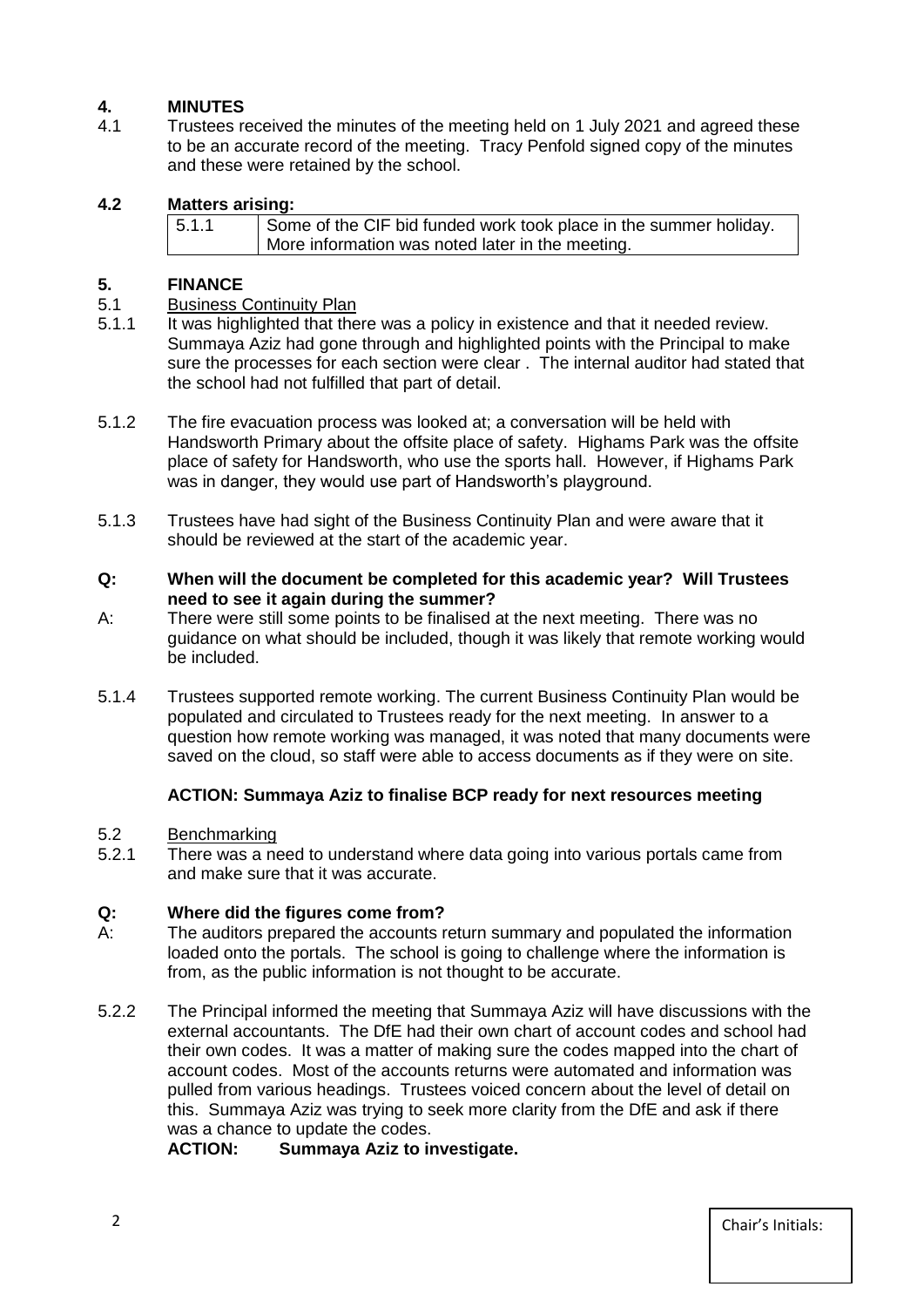5.2.3 The 2018-2019 account figures were on the view my financial insight website; it gave a flavour of what the report was showing and highlighted the top three areas for investigation via a RAG rating. It relied on the information from the school's accounts.

# **Q: Was this addressing the benchmarking and KPIs that the auditors wanted?**

- A: Yes, and documents that are available they can see. The VMFI system was still being developed, as it was two to three years old.
- 5.2.4 The latest resource management self-assessment dashboard and checklist was completed and submitted in April 2021. The dashboard rag rates areas. The starting point was staff pay. There were a lot of experienced staff in the school who were at the top of their salary point and had also been at the school for a long time, hence the higher costs. It was important that the figures being entered were as correct as possible

# **Q1: Were the numbers coming from the accounts?**

A1: This would have to be checked. It was thought to be generated from internal figures as school accounts figures were not reported to the DfE until the month of May in the first budget return submission.

# **Q2: Was there a national comparison?**

- Q2: Yes, and teaching costs in London was higher than the national average.
- 5.2.5 It was recognised that there was room for interpretation at every point, e.g. the leadership team was not the same in every school and not all were class based. The pupil teacher ratio should be looked at. Also, utilities were high, but energy costs were stated to be in line with other schools. It was agreed that this should be scrutinised and refined. The self-assessment tool for 21/22 will be submitted in March 2022. With the schools rebuilding programme, they might want to consider this information in school build design and inclusion of the CIF work.
- 5.2.6 The purpose of this item was to bring to Trustees' attention the information available and start looking at the background information. The Chair will be able to access the next VMFI document for the 20/21 accounts the early part of 2022. The selfassessment tool be completed for this financial year. This will flag up key areas for investigation based on this year's budget. Another source for KPIs can be found in DFE guidance which suggests seven areas and how to use the information. Summaya Aziz will provide a KPI breakdown and email to Trustees. **ACTION: Summaya Aziz.**

# 5.3 Parental Debt

- 5.3.1 The Chair informed Trustees that discussions were held at previous meetings requesting information to gauge the level of debt. Part of the internal audit recommendation was to put a policy in place so there was a clear process for chasing up debt. The Debt Recovery Policy was created by Jacob Adeshina and completed by Summaya Aziz and had been uploaded onto the portal. This will be discussed later in the meeting.
- 5.3.2 The current level of debt (positive balance) recorded in August 2021 was £9,050, £1,074 will go through as a liability (negative £1,700 and £1,300 positive).

# **Q1: What was the largest debt?**

A: Approximately £19.00. A student leaver was £76.00 in debt (part of the £1,074 liability). When the school was aware of families' financial issues, it paid off the debt or put on addition credit.

3 Chair's Initials: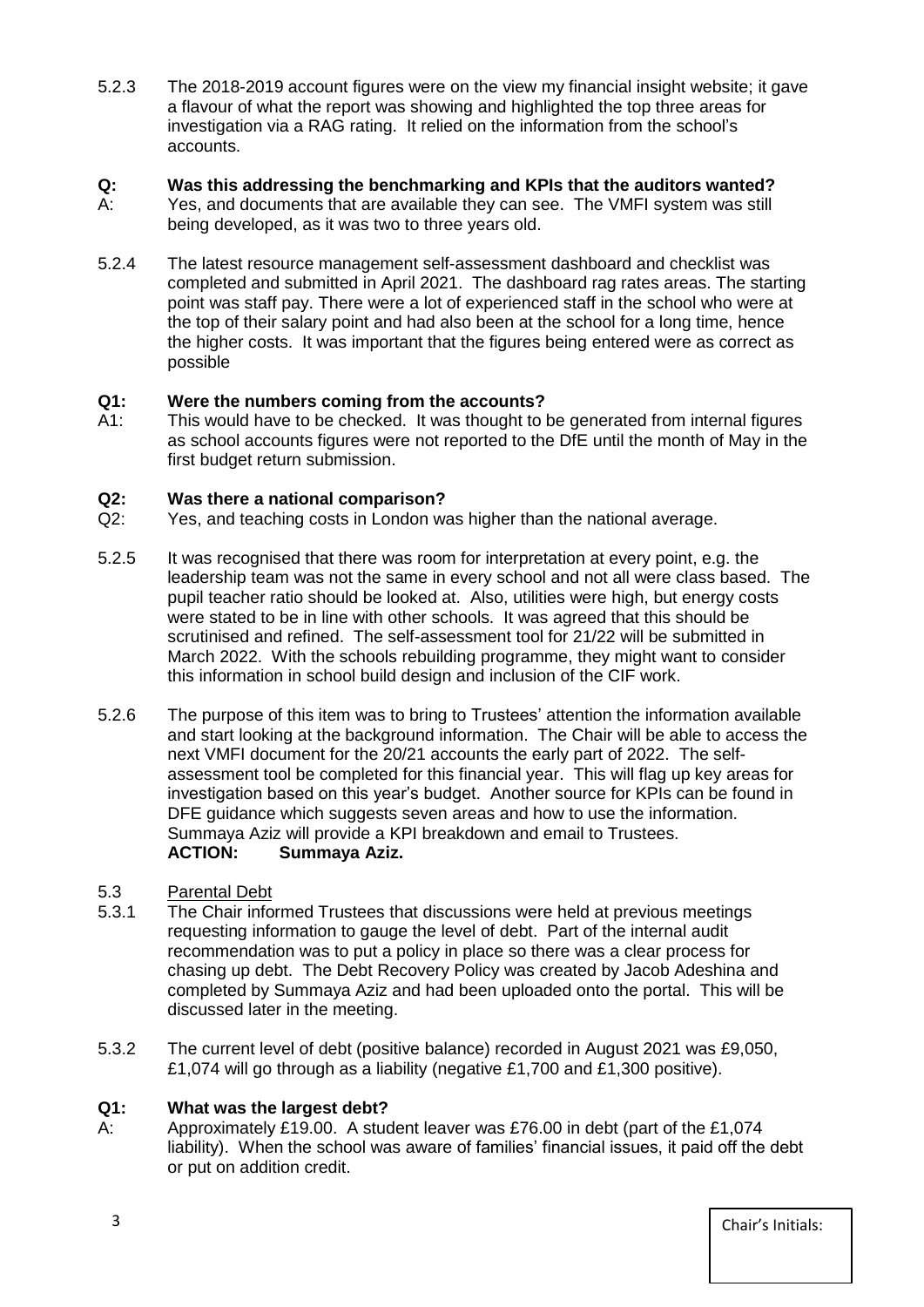# **Q2: In terms of the £1,074, when will this be reimbursed?**

A2: It was put through as a debt and the process of paying back will start.

# 5.4 Catering contract

5.4.1 The Chair reported that during the monthly finance meetings, several issues were highlighted by the school with regards to the catering company, including performance and the receipt of incorrect invoices. There was a possibility that the school was due a rebate from the catering company and there was current discussion about the level of the rebate. It was noted that the school could give six months to terminate the contract.

### **Q: How did the concerns about the invoices come to light?**

- A: It started in 2017, since then invoices have had to be sent back to be corrected. The school maybe able claim back £45,000 under the contract. There was a lack of transparency and no contact from the Operational Manager. The school had also chased reports and was informed that they would receive a guaranteed return each year but it had not been received. The company stated that there was not a guaranteed profit return and payback was contingent on normal activity. The contract will need to be checked and it might be useful seeking advice from the legal team. The Summaya Aziz agreed to look at this in detail in time for the next meeting. **ACTION: Summaya Aziz**
- 5.4.2 The yearly figures will be looked at, as the catering company had a high level of profit. They had offered to pay £15,000 (though the worth was more in the region of  $£45,000$ . It was questioned why they offered this when they stated that they were not obliged. The catering company referred to a issued PPN notice and paying staff salaries.

#### **Q: How will this be moved forward?**

A: A meeting was due to be held in November 2021 to discuss the September figures. It was accepted that the school could not expect to receive £45,000 but £15,000 was not enough, this would obviously need further discussion. The school would be asking for a full explanation re. PPN, clarity of the contract and agreement on the total payback.<br>**ACTION:** 

#### **Feedback of contract meeting at next meeting.**

#### 5.5 Contracts Register

Trustees noted the list of various SLAs and contracts and their expiry dates. All contracts were reflected in the budget. Trustees were reminded of the levels of expenditure that needed committee approval. Trustees agreed the contracts register.

#### 5.6 Covid Funding streams 2021-2022

5.6.1 Recovery Premium

This was similar to Pupil Premium and was targeted towards disadvantaged children. This would be used to support 343 students (£49,735).

#### 5.6.2 School Led Tutoring

This programme will support 206 students in a total of 3090 hours at a cost of £41,715 (equalled 75% of costs and school funds 25%). It was agreed that the exact values would be confirmed. The school will be looking at how the funding will be spent and was drawing up a plan. There was more flexibility with the Recovery Premium. It was noted that funding could be clawed back from the DfE if not spent. It was questioned how the school's contribution of 25% was worked out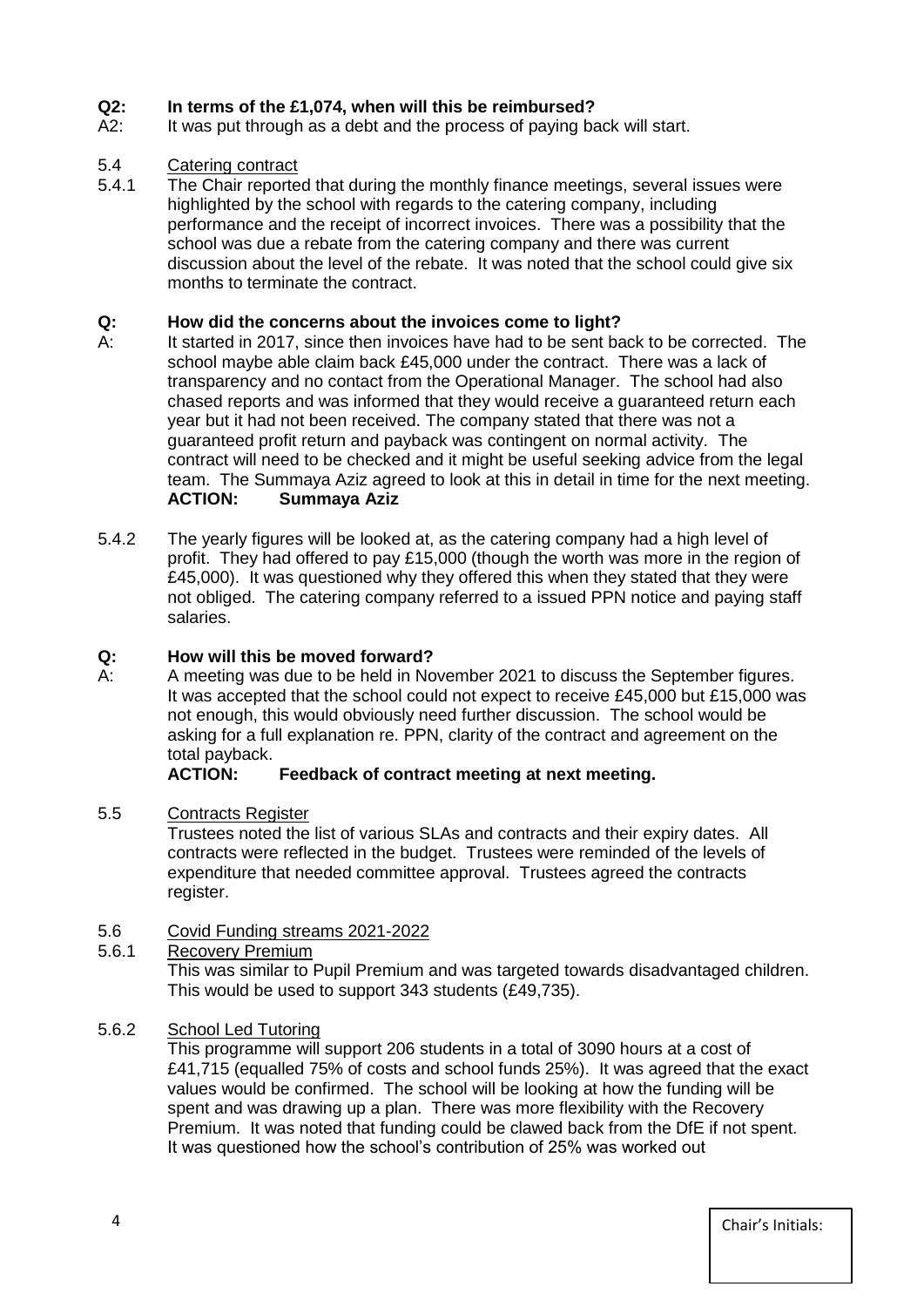5.6.3 Trustees noted the above allocations.

# 5.7 Summer School Funding<br> **Q1:** How was the funding re

# **Q1: How was the funding recorded in the accounts?**

A1: This will be reported back to the committee. The full amount was claimed based on attendance. During the summer break, the school did not spend everything that they needed to as existing resources were used, resources are being replaced after.

#### **Q2: What evidence do you need?**

- A2: The deadline for claims was 1 October 2021.
- 5.7.1 Summaya Aziz will investigate this. She would need to show evidence of spend

# **6 ESTATE MANAGEMENT**

- 6.1 CIF Bid application 21/22
- 6.1.1 Richard Palmer reported that the school had used CIF funding for a long time to maintain the school site. However, the school will be included in the School's Rebuilding Programme (SRP) to carry out building works. Until the works commenced through the SRP, the school had a health and safety responsibility to continue to submit CIF bids to maintain the school site. There was some overlap with SRP. One of the potential bids for 21/22 was electrical works in the East Wing.
- 6.1.2 It was noted that a meeting was held with Barkers and the school was putting together a bid to meet the CIF criteria. They took a longer look at the roof on the main building, especially the flat roof and slipped tiles. A conditions survey would need to be carried out to identify works. This is another potential bid for 21/22. This will more than likely add value to the school in the short term and be accepted. The school was in simultaneous discussions both CIF and SRP.
- 6.1.3 The school will be submitting a bid to maintain the roof via CIF until SRP scope is agreed, it was noted that there was a cross over in the works. There was a significant amount of work to be carried out across the buildings.
- 6.1.4 A change of scope has been made to the two 20/21 existing CIF bids. The school was not planning to spend all the money given and this will sit in a separate account. The fire escape will not be installed yet.
- 6.1.5 Nothing was ruled out from the meeting with the SRP, apart from the Sports Hall, Sixth Form, South Wing and P Block, everything else may be considered as a potential rebuild or major refurbishment.

# 6.2 Estates Vision

The Estate Management Committee met on a fortnightly basis. One thing needed to be addressed was the vision for the estate. The key questions and initial thoughts were noted. The document was ongoing and will be further developed.

#### 6.3 CIF Contract 2018/19 to 21/22

- 6.3.1 This was deferred to the November meeting. Trustees noted the current position of the following contracts: Boilers 2018/2019 Kitchen works 2019-2020 Roofing works 2019/2020 Fire Safety 2020/21
- 6.3.2 Financial update information was needed on the fire safety works. To be provide at the next meeting

5 Chair's Initials: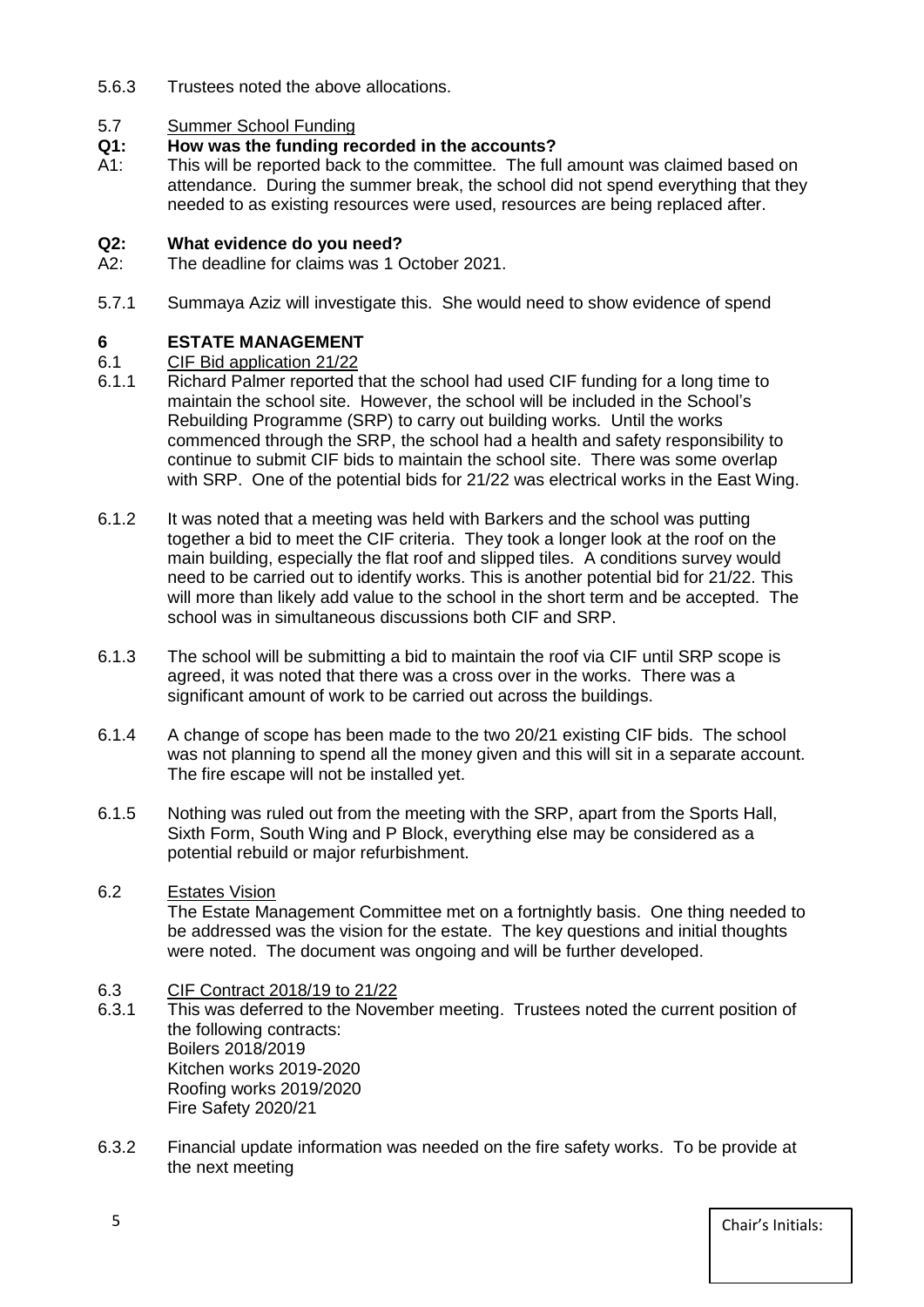# **ACTION: Summaya Aziz**

# 6.4 - Schools Rebuilding Programme 21/22

This item was discussed earlier in the meeting (minute 6.1). The Chair thanked Richard Palmer for his work on this and for supplying information to the DfE. It was noted that colleagues from the SRP were openly impressed with quality of information provided by Richard Palmer. The Principal reasserted that participation in this programme will make a massive difference to the school.

# **7. HEALTH AND SAFETY**

Catering and Natasha's law

The catering company was compliant with the statutory regulation, ensuring that all prepacked food was labelled with ingredients. However written and signed confirmation was not received. The school was asked to request confirmation of compliance from the catering company i.e. provide documentation on headed company paper and signed by a company representative **ACTION: Summaya Aziz.**

# **8 SCHOOL ITEMS**

8.1 School calendar 21/22

Trustees noted the additional Bank Holiday to observe the Queen's Jubilee. The school will close on 4 January 2022.

# **9 POLICIES AND STATUTORY DOCUMENTS**

9.1 Pay Policy

The Chair reported that she had read through the policy. Trustees recommended approval of the policy.

**ACTION: Pay Policy to be approved at the next Trust Board meeting.** 

#### 9.2 Scheme of Delegation 21/22

9.2.1 Trustees noted the cheque and BACS payment authorisations. Cheque payments over £100,000 to be signed by two approved signatories, one of whom was the Principal and a member of the Trust Board (not school-based Trustees). This was checked by the auditors. It was agreed that the wording of cheque/BACS payments under and over £100,000 to be checked and changed  $(7.2 \text{ and } 7.3)$ .<br>ACTION: Summava Aziz to review 7.2 and 7.3 of the docum

**ACTION: Summaya Aziz to review 7.2 and 7.3 of the documents and provide information on the approval of the lower level of expenditure.**

- 9.2.2 There followed a short discussion on the approval of invoiced and purchasing thresholds. It was agreed to review the delegation process for placing of orders, the approval of invoices and the payment of invoices. **ACTION: Summaya Aziz to provide any recommendations of changing the existing delegation**
- 9.2.3 It was pointed out that the Trust Board Vice-Chair should also be a member of the Resources Committee as stated in the Scheme of Delegation. It was agreed to remove the Trust Board Vice-Chair from the membership of committees. In the absence of Committee Chairs, a non-school based governor would be elected for the meeting. Items of Any Other Business – urgent only to be approved by the Chair of Trust Board/Committee and the Principal prior to the any trustee/committee meeting. **ACTION: Scheme of Delegation to be amended ready for submission to the Full board meeting in December.**
- 9.2.3 It was noted that petty cash limit had previously been increased to £100.00.